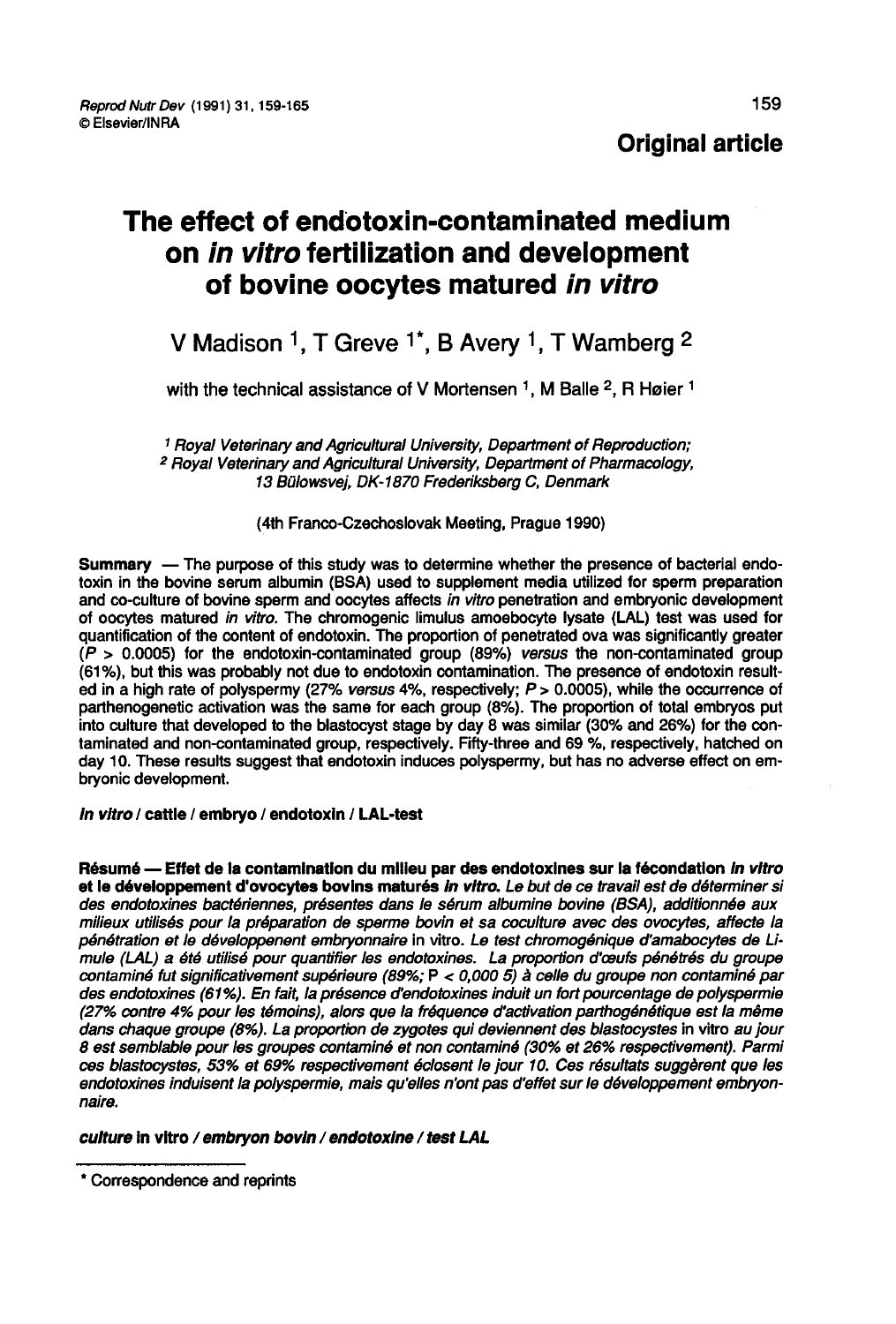# INTRODUCTION

The bacterial toxin known as endotoxin, lipopolysaccharide or pyrogen is a biologically active lipid that makes up the outer monolayer of the outer membrane of Gram-negative bacteria (Raetz et al, 1988). Endotoxic fragments are released from bacterial cells after their death, either by natural autolysis or artificial disruption. Treatment of media and water by conventional methods of heat or chemical sterilization or filtration neither alters the properties of endotoxin nor removes endotoxic fragments.

The actions of endotoxin on the mammalian organism are known and relatively well characterized (Nowotny, 1971; Culbertson Jr and Osburn, 1980). To a lesser degree, the harmful effects of endotoxin on somatic cells in culture have been investigated (Freer and Arbuthnott, 1976; Silver, 1981). Recently, the exposure of human gametes to media contaminated by endotoxin resulted in a reduction in the number of successful pregnancies following fertilization in vitro, indicating that gametes are also negatively affected by endotoxin (Snyman and van der Merwe, 1986; Fishel et al, 1988).

In our laboratory, procedures used for bovine oocyte maturation and fertilization, and embryo culture in vitro are being compared in an attempt to optimize results. The purpose of this study was to determine whether the presence of endotoxin in the bovine serum albumin (BSA) used to supplement media utilized for sperm preparation and for sperm oocyte co-culture alters the proportion of oocytes with normal sperm penetration and subsequent embryo development, compared with media supplemented with BSA known to be practically free of endotoxin.

# MATERIALS AND METHODS

# Conditions for maturation in vitro

Ovaries and oviducts were collected from cows ter. The ovaries were transported at 35°C in phosphate-buffered saline (PBS) containing 25 mg/I kanamycin, whereas the oviducts were maintained at ambient temperature (approximately 20°C). The organs were delivered to the laboratory within 1 to 3 h after their collection.

Immature oocytes were aspirated from antral follicles approximately 2 to 6 mm in diameter. Following aspiration, selected oocytes surrounded by a compact mass of cumulus and corona cells, or only a complete layer of corona cells, were washed 3 times in oocyte washing medium. This medium consisted of Hepes-buffered TCM 199 (Seromed) supplemented with 20% heat-inactivated estrous cow serum (ECS, collected on the day of estrus), 0.4 mM Lglutamine, 0.2 mM sodium pyruvate and 50  $\mu$ g/ ml gentamycin. Subsequently, the oocytes were washed once in oocyte maturation medium, which was based on sodium bicarbonatebuffered TCM 199 (Seromed) and supplemented as described above. The procedures of follicle aspiration and oocyte washing were performed at room temperatures of 37°C and 34°- 35°C, respectively.

Ten selected and washed oocytes were placed into each 100- $\mu$ I dropiet of oocyte maturation medium with an overlay of extracted and equilibrated paraffin oil. Incubation was for about 25 h at 39 °C in an atmosphere of high humidity and 5%  $CO<sub>2</sub>$  in air. Subsequently, a portion of ova was fixed and assessed for completion of meiotic maturation (Süss et al, 1988).

# Conditions for fertilization in vitro

Following maturation the ova were randomly divided into 2 groups. Those in Group I were washed 3 times in modified Hepes buffered Tyrode's medium (Hepes-TALP), then once in IVF-TALP (Viuff et al, 1990). Each of these media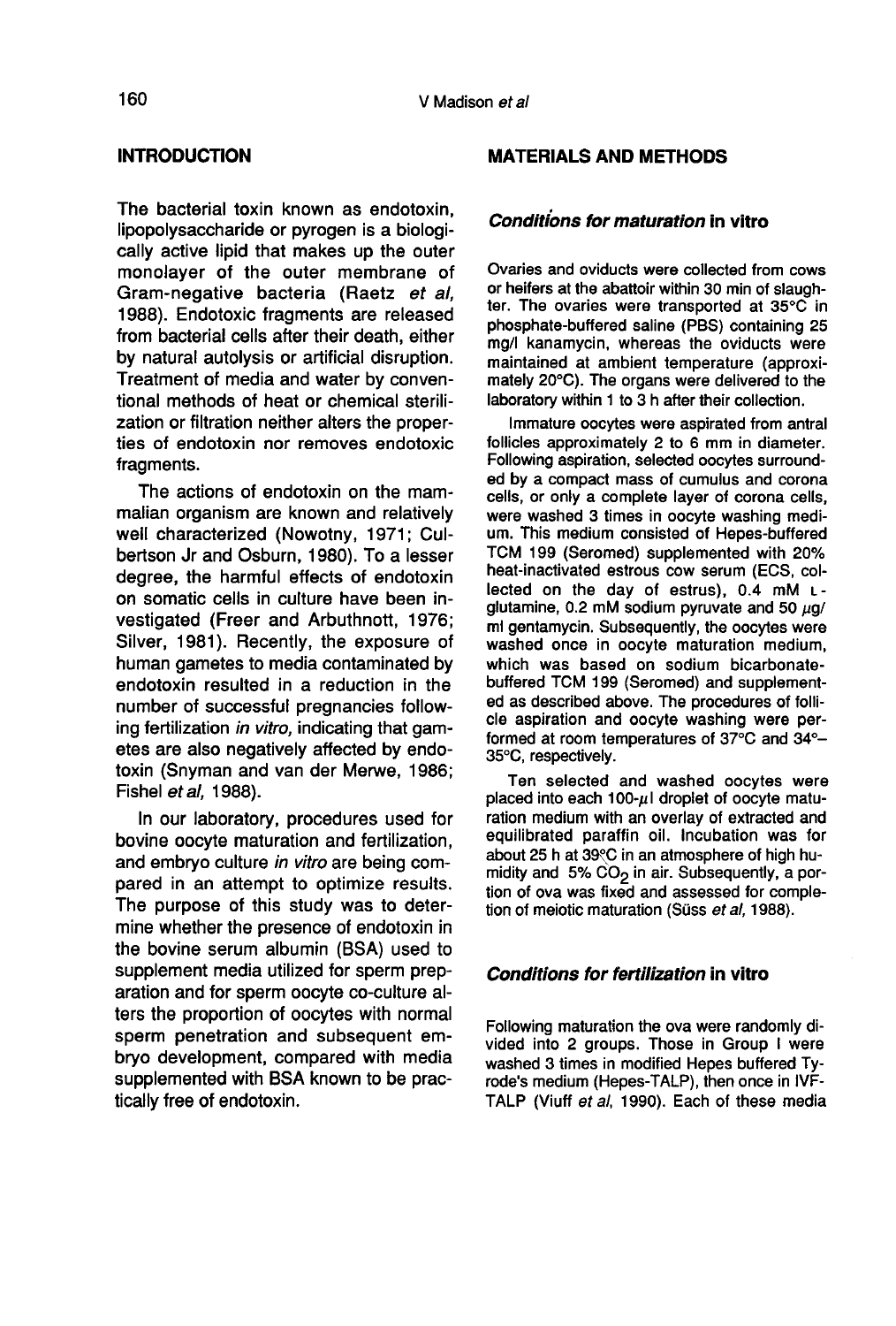was supplemented with essentially fatty acidfree BSA (BSA-FAF, Sigma) that had been assessed for endotoxin and shown to be contaminated (table I). These ova were subsequently placed into droplets (final vol of 100  $\mu$ I) of IVF-TALP overlaid with paraffin oil. The ova of group it were treated in a similar manner, except the media were supplemented with Fraction-V BSA (BSA-V, Sigma) that was guaranteed by the manufacturer to be cell-culture tested and to contain less than 0.1 ng endotoxin (detectable) per mg. For each group, the IVF-TALP contained 10  $\mu$ g/ml heparin, 20  $\mu$ M o-penicillamine, 10  $\mu$ M hypotaurine and 1  $\mu$ M epinephrine.

Frozen semen of 1 selected bull was used for fertilization. Upon thawing, the semen was divided between groups I and II and the spermatozoa were washed once in Sperm-TALP (Viuff et al, 1990) supplemented with either BSA-FAF or BSA-V, respectively, by centrifugation at 200  $g$ for 10 min. This was followed by swim-up, in the appropriate Sperm-TALP medium, in a water bath set into the incubator (39°C). The swim-up procedure was perfo rmed as described by Parrish et al (1986). The swim-up supernatant of each group was centrifuged, then the concentration of spermatozoa was adjusted to 25 x 10<sup>6</sup> sperm/ml. Four  $\mu$ l of the final sperm suspension from each group were added to each droplet of the respective IVF-TALP medium containing ova. The expanded masses of cumulus cells to spermatozoa. The conditions for incubation

were the same as those used for oocyte maturation. After 21 to 22 h of incubation a portion of ova from each group was fixed and stained, then examined for penetration (Xu and Greve, 1988).

# Conditions for zygote and embryo culture in vitro

Each group of ova was again kept separate during the subsequent procedures. About 25 h after initiation of in vitro insemination, all ova were pipetted to remove cumulus cells and adhering spermatozoa. During this procedure the ova were washed 3 times in Hepes-TALP-BSA (supplemented with 3 mg/ml BSA-V), then once in embryo culture medium. This medium was composed of B<sub>2</sub> medium (Ménézo, 1976) (API-System, purchased from BICEF, France) supplemented with 10% ECS and 2.5 µg/ml fungizone. Twenty to 25 ova were placed into each droplet (final vol of 50  $\mu$ l) of embryo culture medium. Bovine oviduct epithelial cells (BOEC) had been transferred into each droplet about 3 h prior to addition of the ova. The droplets were overlaid with paraffin oil and the conditions for incubation were similar to those used for oocyte maturation.

During each experiment the occurrence of parthenogenetic activation was assessed by ex-

| Source                                                                                               | EU/mF1                       | ng/ml                                                          |  |  |
|------------------------------------------------------------------------------------------------------|------------------------------|----------------------------------------------------------------|--|--|
| Milli-Q water                                                                                        | 0.04                         | 0.00                                                           |  |  |
| IVF-TL (stock)                                                                                       | 1.12                         | 0.09                                                           |  |  |
| IVF-TALP (with BSA-V)                                                                                | 3.51                         | 0.29                                                           |  |  |
| IVF-TALP (with BSA-FAF)                                                                              | >66.62                       | >5.55                                                          |  |  |
| <b>ECS</b>                                                                                           | 2.97                         | 0.25                                                           |  |  |
| Oocyte maturation medium<br>Embryo culture medium<br><b>BSA-FAF</b> (undiluted)<br>BSA-V (undiluted) | 3.28<br>10.66<br>27.18 EU/mg | 0.27<br>0.89<br>$2.26 \nmid mg$<br>$<$ 0.10 ng/mg <sup>2</sup> |  |  |

Table I. Level of endotoxin in water, media and protein sources used for maturation and fertilization of oocytes, and embryo culture in vitro.

<sup>1</sup> Endotoxin units per ml; <sup>2</sup> this value was provided by Sigma.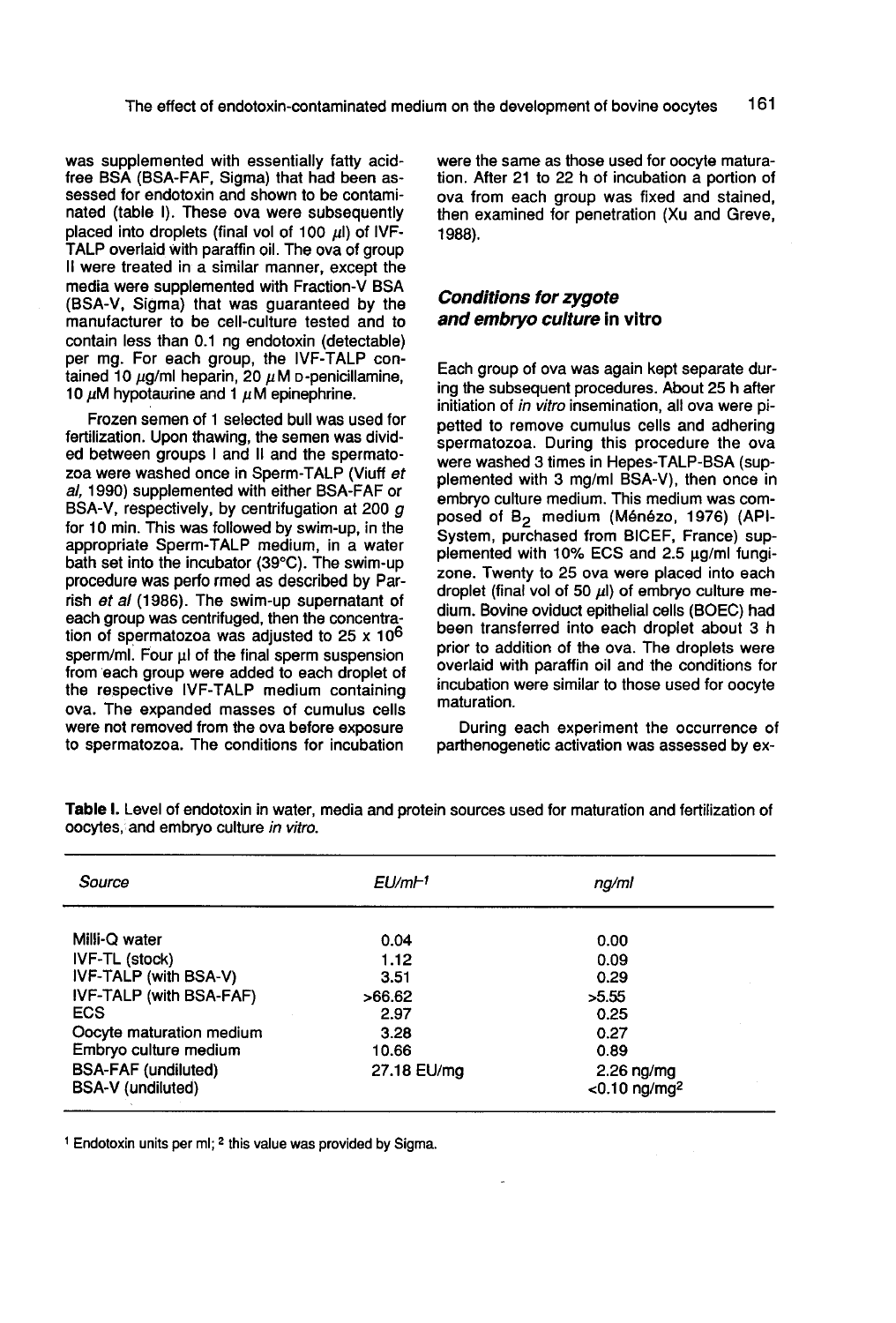posing 2 portions of ova to washing procedures and conditions for fertilization in vitro for group I and II, except spermatozoa were not added to the droplets. Subsequently, these ova were cocultured in embryo culture medium with BOEC.

Three days after initiation of insemination, 50  $\mu$ l of embryo culture medium was added to each droplet. Incubation was continued for another 5 d (=d 8 post-insemination), after which the proportion of normal blastocysts was determined. After a further 2d, the cultures were assessed for the number of blastocysts that had hatched completely from the zona pellucida. The occurence of cleavage was used as the criterion for parthenogenetic activation.

The BOEC were prepared in the following manner. Upon arrival in the laboratory, the oviducts were dissected free of surrounding tissue and rinsed with Hepes-TALP-ECS (supplemented with 2.5 wg/ml fungizone and 10% ECS, rather than BSA). Using forceps, cells were squeezed from the lumen of a pair of oviducts into Hepes-TALP-ECS. After sedimentation of the cells and removal of the supernatant, the cell pellet was resuspended and then passed in and out through a 25 gauge needle to break the sheets of tissue into smaller fragments. These<br>cells were washed twice in Hepes-TALP-ECS<br>by centrifugation. The pellet was resuspended<br>at a concentration of 1:50 (v/v) in a medium<br>consisting of sodium bicarbonate-buffered cells were washed twice in Hepes-TALP-ECS<br>by centrifugation. The pellet was resuspended at a concentration of 1:50 (v/v) in a medium consisting of sodium bicarbonate-buffered TCM<br>199, 10% ECS, 0.7 mM L-glutamine, 0.2 mM sodium pyruvate, 50  $\mu$ g/ml gentamycin and 2.5 pg/ml fungizone. Five ml of this suspension were cultured per 25 cm3 culture flask. After about 30 h of culture, the BOEC were washed 3 times by sedimentation in Hepes-TALP-BSA (supplemented with 3 mg/ml BSA-V), then once in embryo culture medium before culture in this medium at a concentration of 1:50 (v/v). These cultures were performed in 4-well plates with 1 ml cell suspension per well. After 18 h of culture, the BOEC were again washed 3 times in Hepes-TALP-BSA and once in embryo culture medium before placement of 2  $\mu$  of pellet into each droplet of embryo culture medium.

Data were analyzed by  $\chi^2$  using Yates adjustm ent for continuity (Box et al, 1978).

#### Preparation of pyrogen-free material

The chemicals and biological buffers used to prepare the TALP media, as well as the L-

glutamine, sodium pyruvate, gentamycin and heparin, were purchased as either cell culture tested or hybridoma tested and, if available, also endotoxin tested. The media were prepared with water purified by reverse osmosis-ion exchange (Milli-Q filtration system, Millipore). Purchased media were guaranteed as cell-culture tested and low endotoxin. Glassware was only used to maintain the ovaries prior to follicle aspiration and for preparation of the stock media used to<br>prepare each TALP medium. This glassware was rendered pyrogen-free by baking for at least 4 h at 200°C. All disposable material was pyrogen-free.

#### Measurement of endotoxin

Endotoxin in the media and supplements was quantitated by the LAL test (Coatest, KabiVitrum, Copenhagen, Denmark). The range of sensitivity of this test was 0.01 to 1.0 EU/ml. Samples of water, stock media, complete media, ECS and BSA-FAF were taken to the Pharmacy of the Royal Veterinary and Agricultural University for analysis. Samples were diluted with sterile pyrogen-free water to provide an absorbancy  $> 0.02$  and  $< 1.25$ . The samples containing serum or albumin were diluted 1:2 with water and boiled for 20 min to release the endotoxin from the protein.

Values for the level of contamination by endotoxin were derived as endotoxin units per ml (EU/ml). The conversion factor for the reference endotoxin used for the test was stated by the manufacturer to be 12.0 EU = 1.0 ng/ml (table  $\mathbf{l}$ ).

### RESULTS

During performance of 4 replicates, a total of 895 oocytes was placed into maturation culture. The proportion of oocytes that completed meiotic maturation (anaphase I to metaphase II) was 80%.

The levels of endotoxin in the media and supplements are shown in table I. The results for sperm penetration and embryo development for ova exposed to endotoxin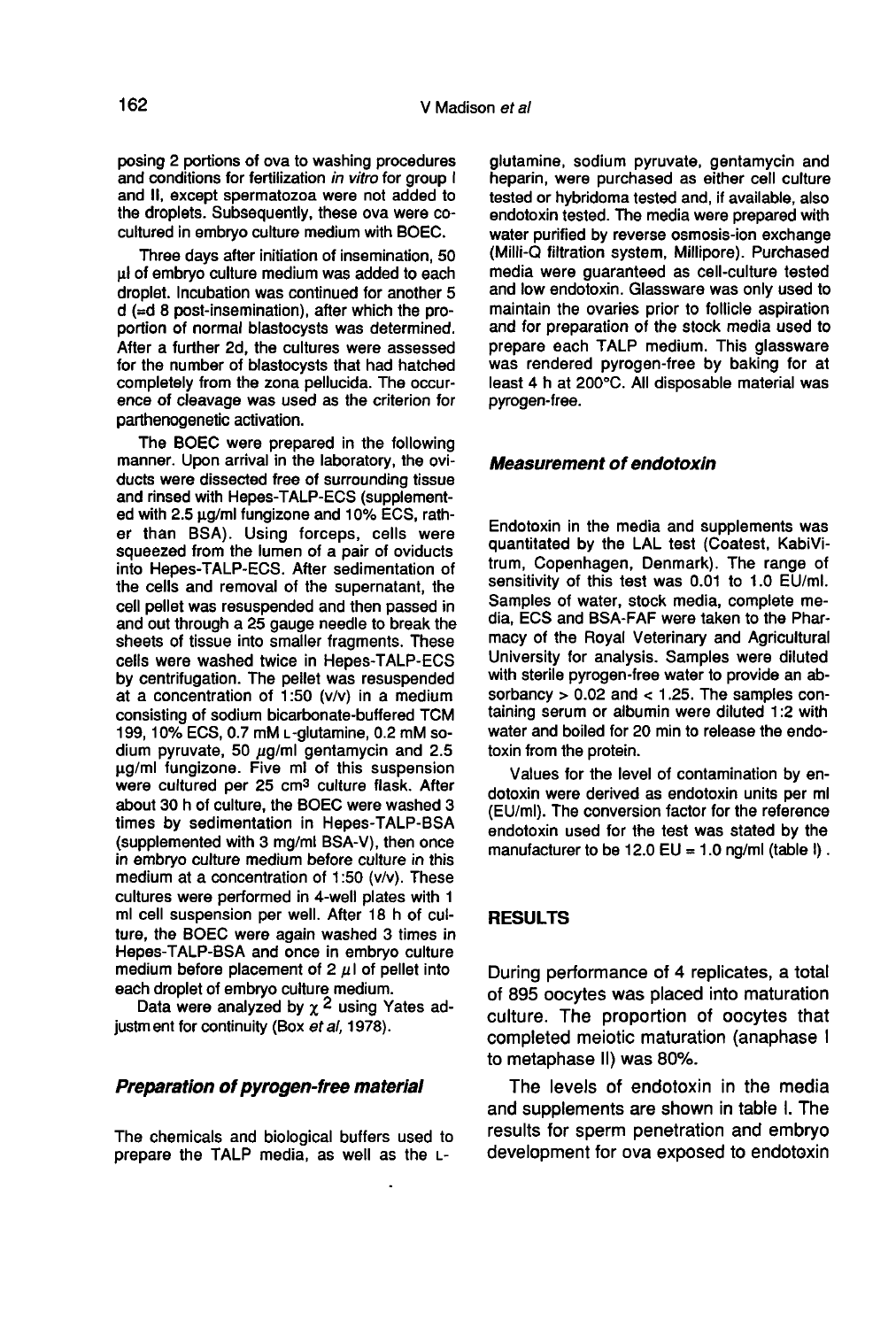(media supplemented with BSA-FAF), and for ova not exposed to endotoxin (media supplemented with BSA-V) are shown in table II.

The rate of penetration for ova exposed to endotoxin was significantly greater ( $P <$ 0.000 5) than for ova not exposed to endotoxin (89% and 61%, respectively). However, the proportion of ova with normal penetration was similar for each group due to the very high rate of polyspermy for ova exposed to endotoxin  $(27\%; P < 0.0005)$ .

Exposure to endotoxin during culture without sperm did not induce parthenogenesis. The ova which were activated formed 2-, 3-, or 4-cells-usually symmetricalwithin 2 d after placement into droplets containing BOEC.

The proportion of unselected ova put into culture with BOEC that developed to the blastocyst stage (expanding, expanded, hatching or hatched) by d 8 after initiation of insemination was similar. Blastocysts that were small or degenerating were not included in the analysis. Of the normal blastocysts in the endotoxin-contaminated and non-contaminated groups, 53% and

69%, respectively, had hatched completely from their zona pellucidae by d 10. This difference was not statistically significant.

# **DISCUSSION**

It was not possible to purchase an essentially fatty acid-free BSA that was guaranteed to be very low in endotoxin. Therefore we used two types of BSA to determine the effect of the presence of endotoxin in BSA used to supplement media utilized for sperm preparation and for sperm ova coculture.

We suspect the increased rate of penetration for the ova exposed to endotoxin was due to the fact that the BSA used in this group was essentially fatty acid-free, and not because of the endotoxic properties of this BSA. Serum albumin that has been rendered fatty acid-free is much more effective in inducing the acrosome reaction (Lui et al, 1977) and is generally in the form of albumin supplement used by groups performing in vitro fertilization in cattle.

| Treatment      | % of total examined (total in parentheses) |                                  |       |                    |                             |                                                |  |
|----------------|--------------------------------------------|----------------------------------|-------|--------------------|-----------------------------|------------------------------------------------|--|
|                |                                            | Penetrated Polyspermic Activated |       | D 8<br>blastocysts | D 10 hatched<br>blastocysts | D 10 hatched blastocysts<br>to d 8 blastocysts |  |
| <b>BSA-FAF</b> | 89 (83) <sup>a</sup>                       | 27 (83) <sup>a</sup>             | 8(36) | 30 (198)           | 17 (132) <sup>3</sup>       | $53(43)^3$                                     |  |
| <b>BSA-V</b>   | 61 (102)b                                  | 4 (102)b                         | 8(37) | 26 (178)           | 17 (118) <sup>3</sup>       | 69 (29) <sup>3</sup>                           |  |

Table II. Effect of type of BSA (BSA-FAF = with endotoxin, BSA-V = without endotoxin) on sperm penetration, parthenogenetic activation and embryo development.

1 Parthenogenetic activation: these ova were cultured 26 h without sperm, then co-cultured 10 d with bovine oviductal cells; <sup>2</sup> Calculated from the total number of unselected zygotes-ova put into culture; <sup>3</sup> These totals do not include the results of 1 experiment in which hatching was assessed on d 9, rather than d 10;<sup>a,b</sup>  $P < 0.0005$  for (a) compared to (b) within columns.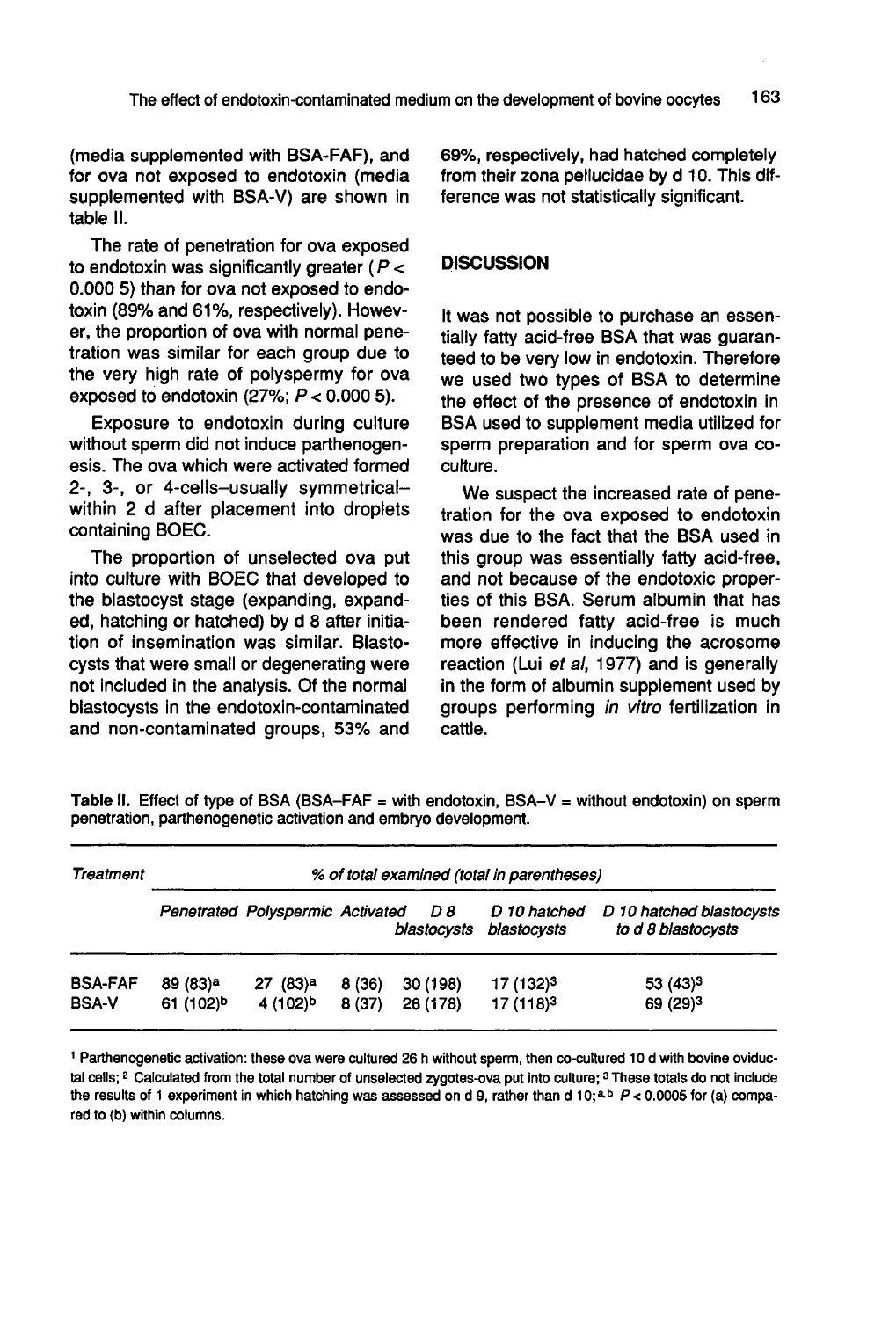First and Parrish (1987) suggested that polyspermy may be the result of too many capacitated sperm and/or an over extended period of gamete co-culture. Our results demonstrate that exposure to endotoxin was associated with an abnormally high rate of polyspermy. We cannot rule out the possibility that BSA-FAF, rather than endotoxin, induced the high frequency of polyspermy. However, since other research groups which use BSA-FAF do not report such proportions of polyspermic ova, we suspect polyspermy was the result of alterations in the zona pellucida or oolemma caused by exposure to endotoxin. Hyttel et al (1989) indicated that polyspermic penetration of in vivo matured oocytes following fertilization in vitro is due to the in vitro environment. In that case, the lack of dispersal of cortical granule content into the perivitelline space was the cause of polyspermy. It is likely that endotoxin also interferes with exocytosis and/or dispersal of the liberated granule content. Presently it is known that various morphological changes, such as cellular swelling, potassium leakage and hydration of the endoplasmic reticulum and of the mitochondria, do occur in somatic cells exposed to endotoxin (Silver, 1981).

The rate of parthenogenetic activation in ova co-cultured with BOEC was comparable to that reported by Brackett et al (1989) and Süss et al (1990) after culture with and without cellular support.

Fishel et al (1988) noted a significantly greater degree of cytoplasmic fragments in human embryos exposed to culture medium contaminated with endotoxin at a level > 1 ng/ ml. By contrast, fragmentation did not occur in the bovine embryos in the present study.

The high proportion of ova that developed to the blastocyst stage by d 8 indicated suitability of the culture condition, with and without endotoxin during sperm prep-

aration and co-culture of gametes. Additionally, it must be noted that embryo development occured in spite of the unexpected and moderate  $(< 1$  ng/ml) concentration of endotoxin in the embryo culture medium (table I ). The proportion of d 8 blastocysts that had hatched by d 10 was greater for those of the non-contaminated group, but not significantly different from the endotoxin-contaminated group. We selected hatching as the final stage at which to study the effect of endotoxin, as we believe it is the most appropriate endpoint for in vitro assessment of the viability of embryos derived by in vitro techniques. Chen-Lu and Lu (1990), who also used hatching as an endpoint for analysis, reported that 69% of the blastocysts in their study hatched. This rate is similar to that for our group of blastocysts not exposed to endotoxin.

It is not known whether exposure of bovine gametes to endotoxin has a detrimental effect on pregnancy. However in the human, the presence of endotoxin during in vitro fertilization results in a very reduced occurrence of pregnancy (Snyman and Van der Merwe, 1986), particularly when the endotoxin level is  $> 1$  ng/ml (Fishel et al, 1988).

In conclusion, our data indicated that the presence of endotoxin during sperm preparation and sperm oocyte co-culture results in an increased rate of polyspermy. Otherwise, no adverse effects of endotoxin were noted.

# **REFERENCES**

- Box GEP, Hunter WG, Hunter JS, (1978) Statistics for Experimenters. John Wiley and Sons Inc, NY 653 pp
- Brackett BG, Younis Al, Fayrer-Hosken RA (1989) Enhanced viability after in vitro fertilization of bovine oocytes matured in vitro with high concentrations of luteinizing hormone. Fertil Steril 52, 319-324